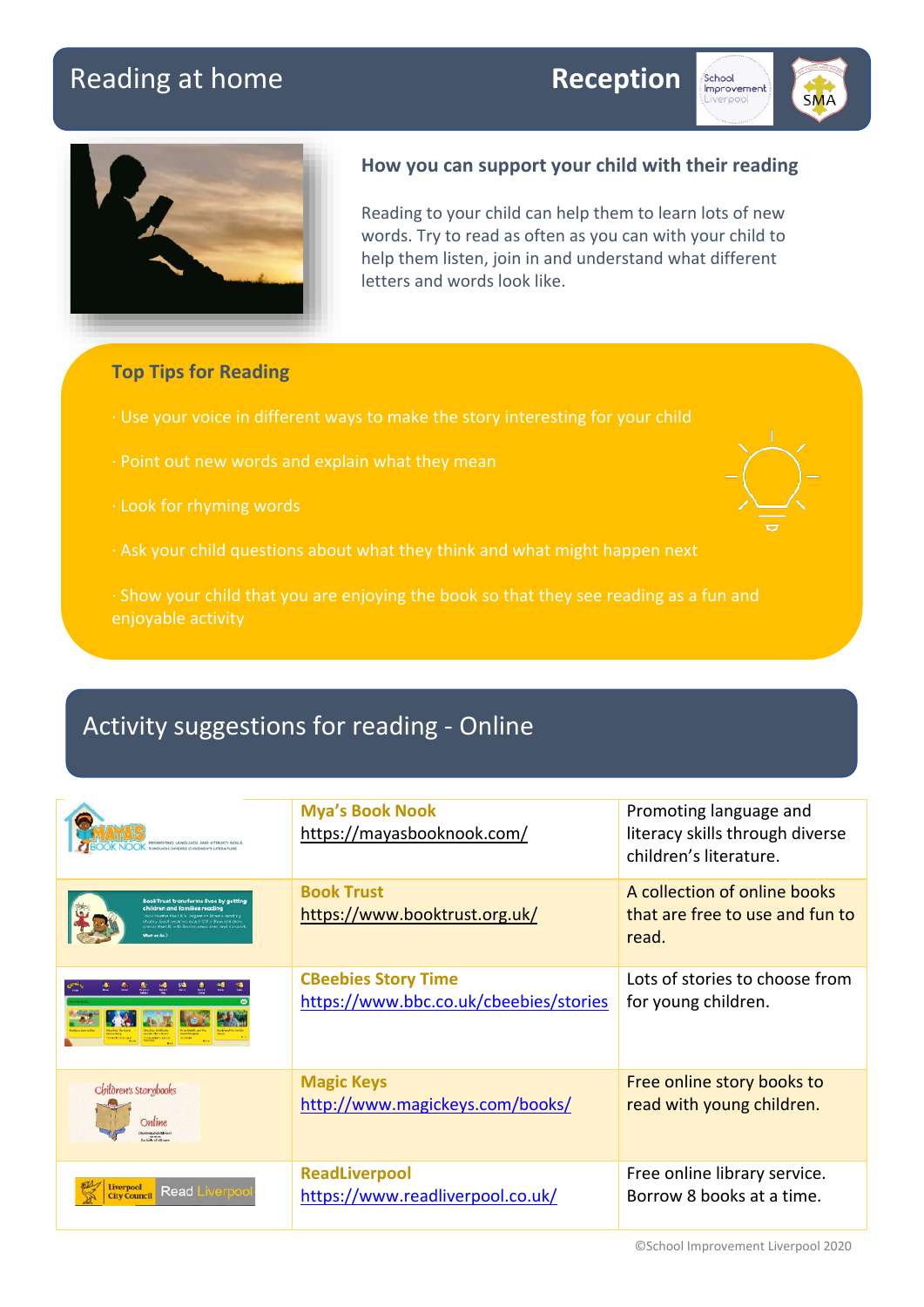

#### **Favourite books**

Talk about your child's favourite books. Ask them questions about the characters, story and illustrations. Ask about why your child likes these particular books.

# **Make up new stories** Change stories that children know well

or make up a completely new story. You could use the Tales Toolkit format as a guide. Your child might use teddy bears, toys or things found around the house to help them think of new ideas and to act out their story.

#### **Make a cosy reading spot**

Help your child to make a nice cosy space for reading and telling stories. This might be a den made of sheets and blankets, a comfy chair with lots of cushions or a quiet spot outside.

#### **Find letters all around**

As you go about your day look for letters and words all around you. This might be on food packaging in the supermarket or on road signs you see while you are out for a walk. Talk to your child about the difference between letters,

#### **Make a puppet theatre**

You could use a large box for the puppet theatre and make puppets using pictures from magazines or child. Lollipop sticks are great for keeping your puppet picture nice and secure. Simply cut your picture out and glue or tape it onto a lollipop stick, leaving enough stick at the bottom to hold onto. Help or retell their favourite ones.

©School Improvement Liverpool 2020